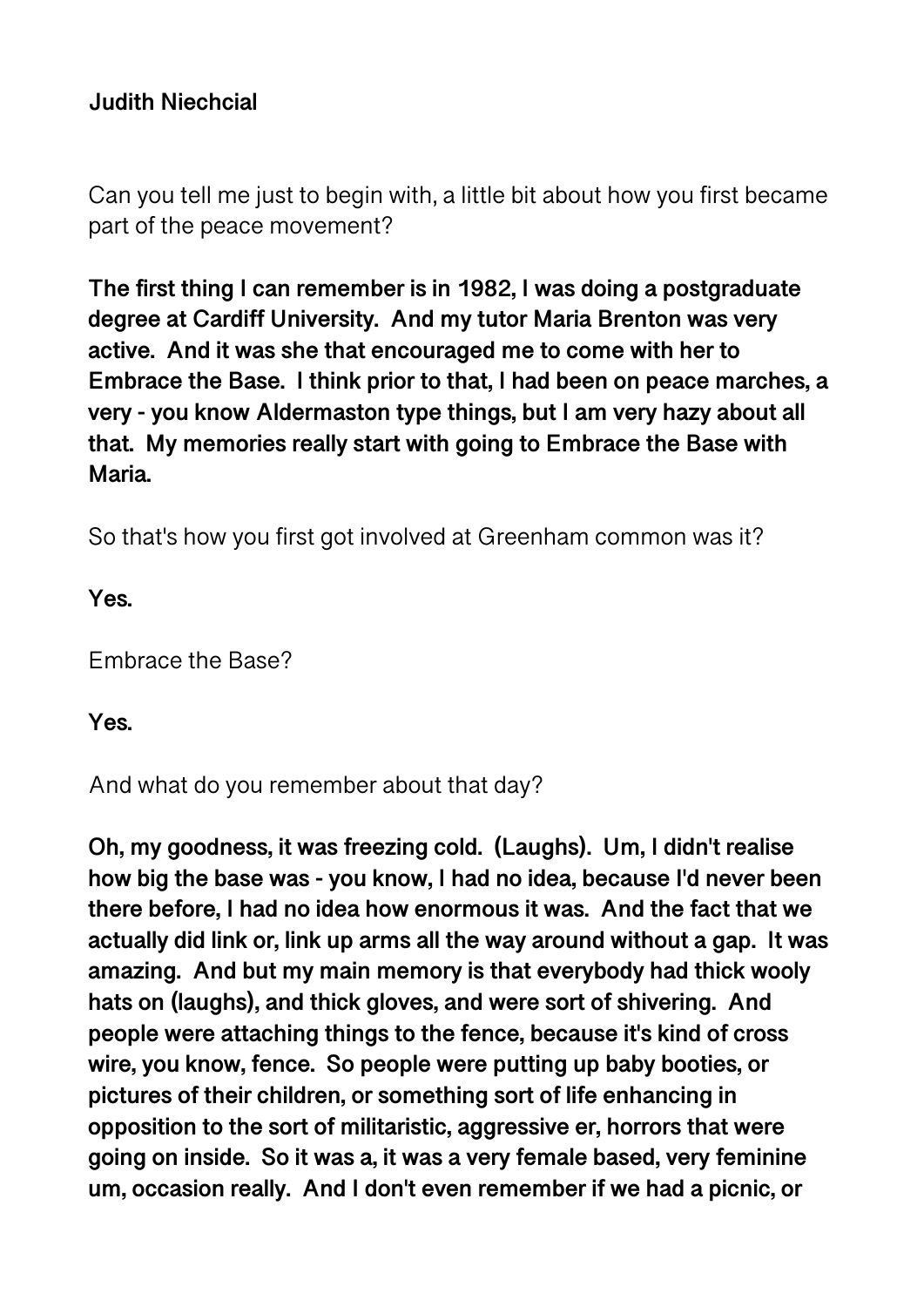**what we did - because we were there - it seemed like ages, it was getting colder and colder. (Laughs). And I can't remember that we ate or drank anything at all. I don't think we did. And I have vague memories of meeting other people who I knew, but I can't remember now who they were.** 

And that was your first time at Greenham?

# **That was my first time there, yes.**

And then after that, how many times did you return? How often were you there?

**Well, I think we - I think I went about four or five times, on different occasions. Um, either supporting people in one of the gates, because you know they were different colour gates. And I remember being totally furious that was it Little Chef - or one of those horrible restaurant, didn't allow us to go and use their toilets or wash or anything, because of their opposition to what we were doing. And I remember being totally furious about that. But I don't actually remember much about those different occasions. I remember going down on the train to what was it not - where's the base near, it begins with an N?** 

Newbury.

# **What?**

Newbury.

**Newbury - that's right. Yes, yes. But it's, it's pretty vague in my memory now - those occasions, because we didn't actually - I didn't actually sleep there. So it was day trips.** 

You were there on a day?

**Yes.**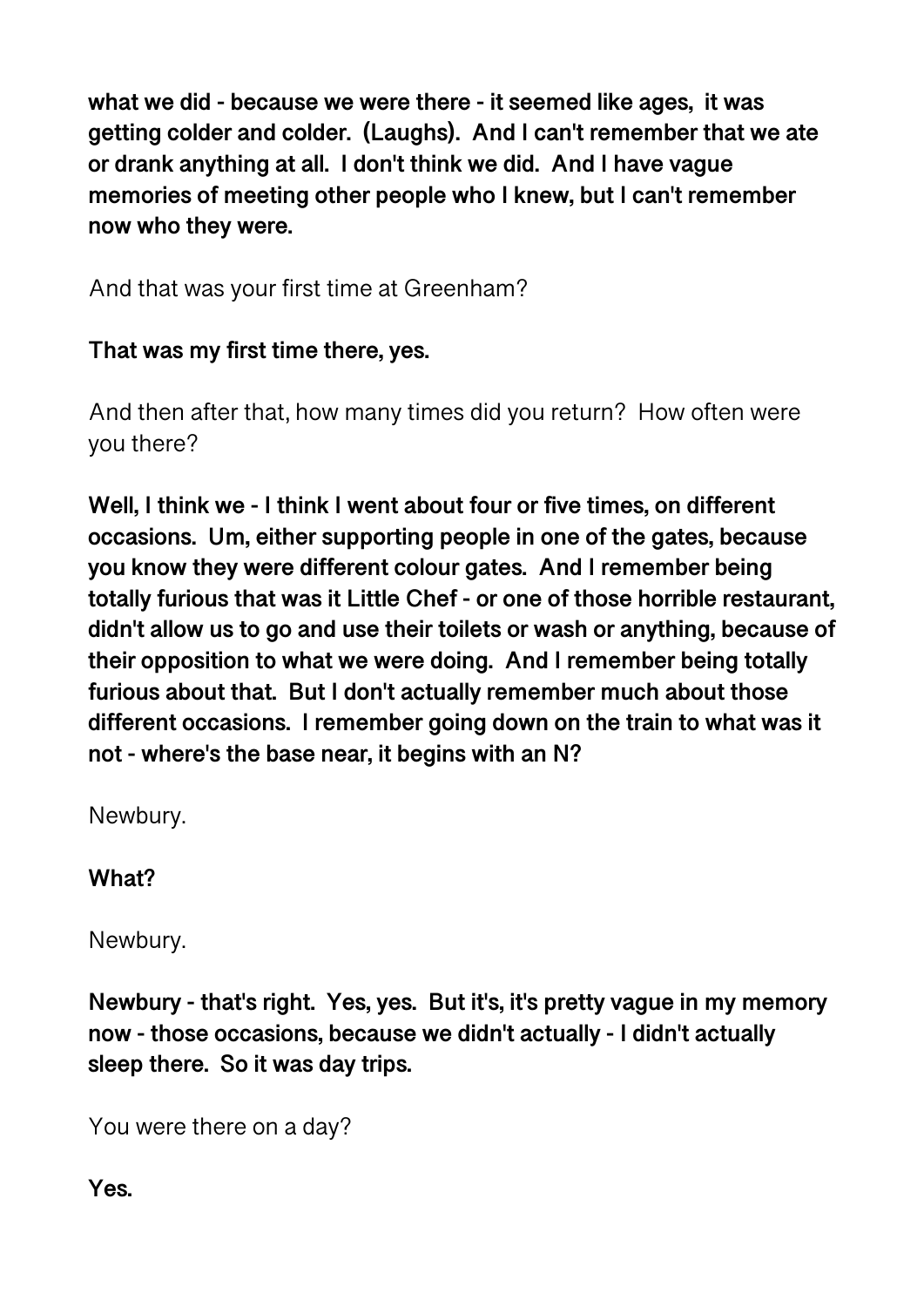Do you remember much about the differences between the different gates?

# **No, I don't, no. I don't - no.**

But you were at different places when you were there?

# **We were at different places at different times. Yeah.**

Was it what you expected that first time?

# **Yes. Pretty much. Yes. Yes.**

How important was it, do you think that Greenham was a women only space and a women only campaign?

**Very important, very important, very important. Um, the way that decisions were made through you know, through discussion, sometimes very long discussion, and never having votes, and never having chair people, and never having this sort of masculine um, framework, which in business for example one does. Um, I thought that was, that was really brilliant. And I'm subsequently became a Quaker. And there are so many um, parallels between the way that Greenham women made made decisions, and the way Quakers make decisions, because we don't have votes either. We do everything by reaching unity. And if we don't reach unity, we don't make a decision - we postpone it to another time. And I think that's what they did at Greenham as well.** 

That everybody had a voice?

**Yes.** 

And that everyone's opinion was respected?

**Yes.**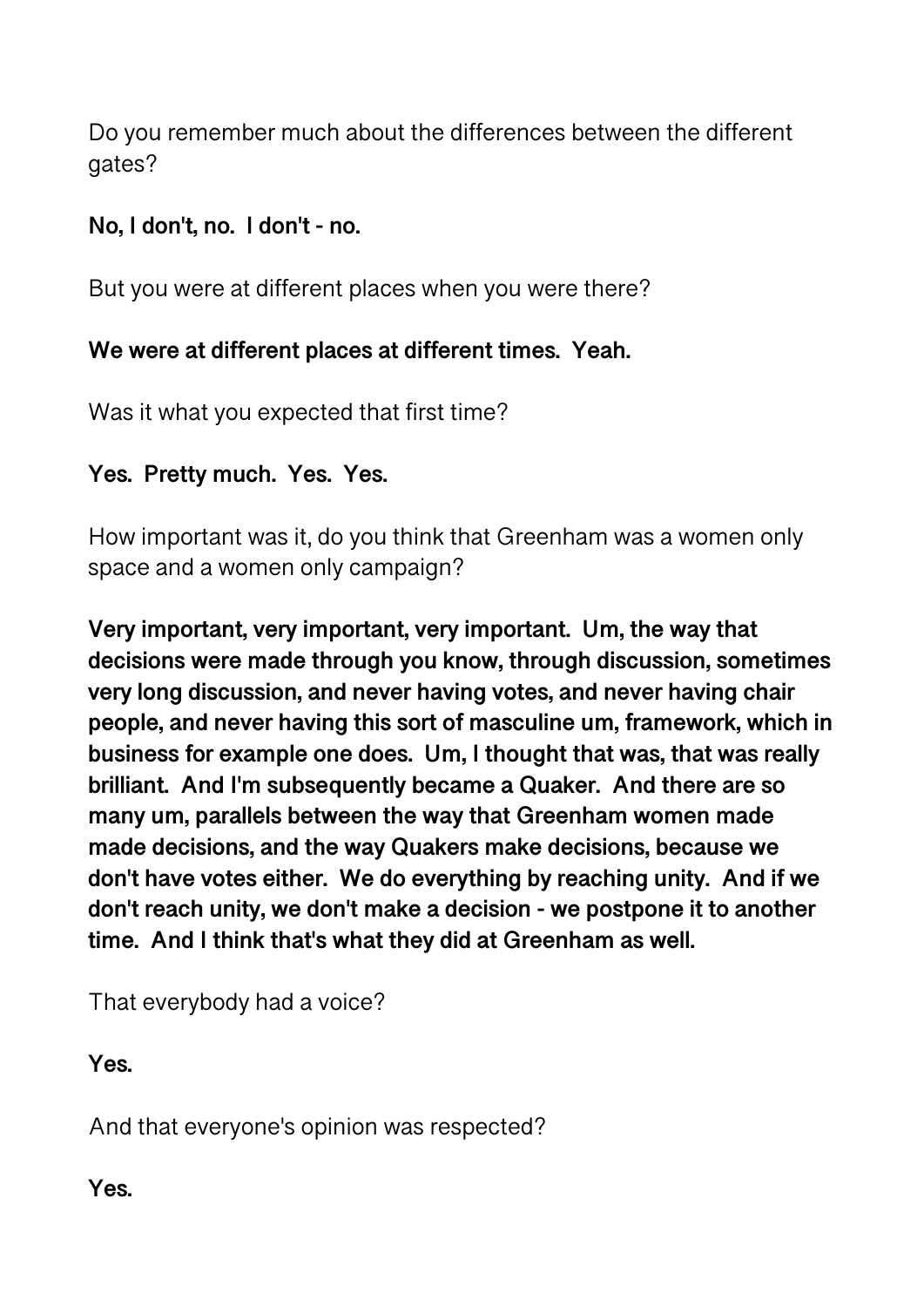I imagine for a lot of women there, that must be the first time that they, they had a voice or any power or say?

# **Yes, yes. When was the miners' strike? Um, that was in the '70s, wasn't it? Or was it after? I can't remember now.**

I think '84.

**Oh, '84. So about the same time, because the miners' wives were also finding their voice more or less at the same time then weren't they?** 

Absolutely.

#### **Because they did brilliantly.**

We've found that there's been some some crossover with...

#### **I bet, yes, yes, I'm sure. That's interesting.**

What can you remember about the way the camp was run - sort of on a day to day basis? Did you get involved in any of the, you know, sort of chores or cooking?

#### **No, I didn't, no - because I didn't stay there.**

And what do you remember about the actual conditions when you were there? You mentioned the cold.

# **Fairly muddy! (Laughs).**

Everyone's said that.

**Yeah, yeah. Well, I think you remember, you remember the discomfort. I mean going there in the summer, but it doesn't kind of make the same impression as the winter time.**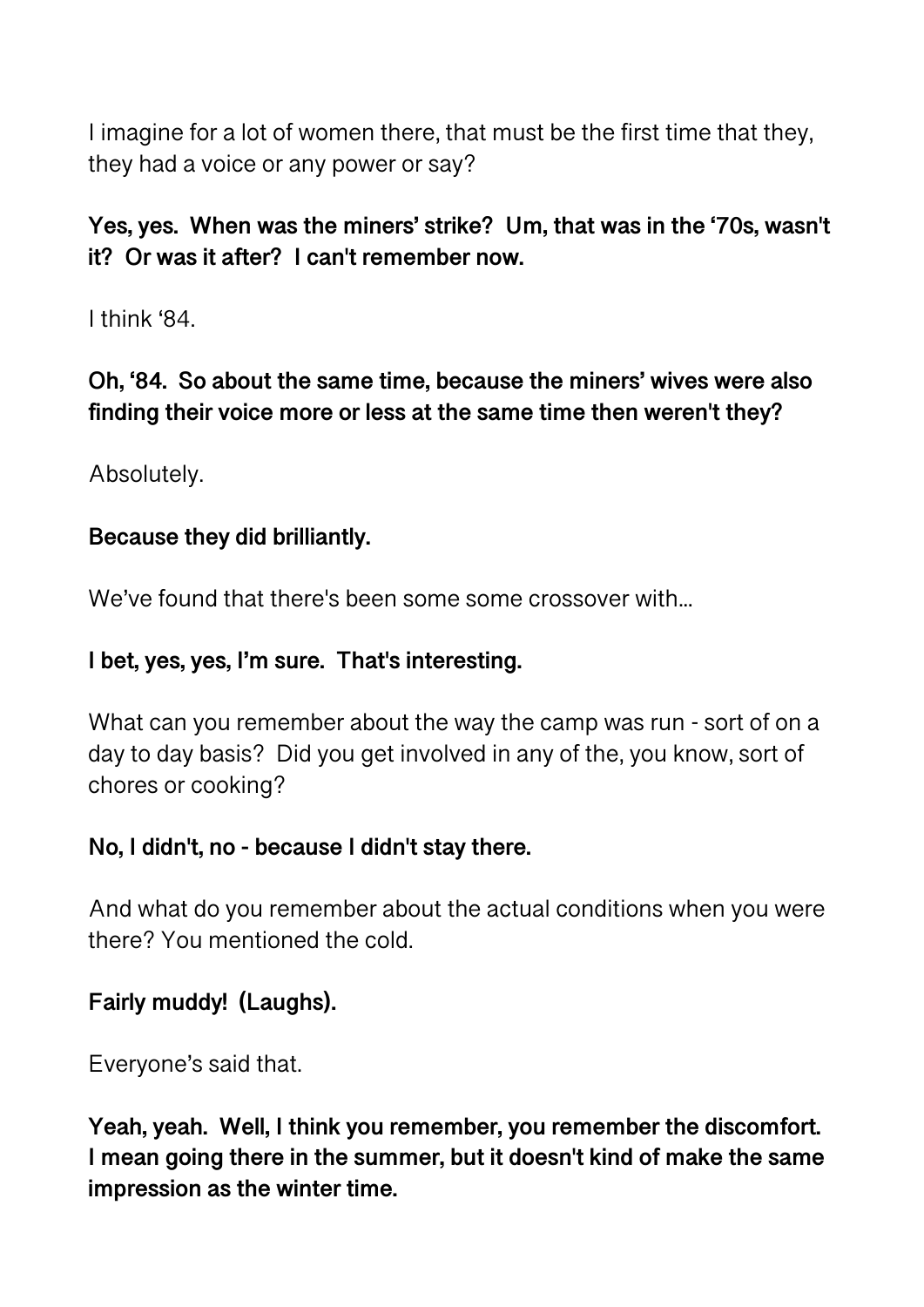Do you think Greenham was a vehicle for women to claim some power back from more traditionally male dominated bodies like the government and the military?

# **Yes, yes, that was one of its important aspects, I think.**

And what do you remember about the relationship between the women at Greenham and the men there - the military, and the police, and the bailiffs?

**Um. Well, my experience of the police was, was different depending on who it was. Because I remember, I do remember sometimes, you know, women being dragged across the road and put in police vans and things. But on the other hand, I remember interesting conversations with the police. I don't think I ever had any contact with any of the soldiers inside the base. Um. But as you know, the police were - some were sympathetic and some weren't. And I'm sure they had different instructions on different days to do different things, but um, so it was mixed.** 

Were you, did you witness - or were you aware of any aggression or violence from the forces of law and order?

**Well, there was some dragging. I do remember kind of dragging but then I didn't, I then never saw any hitting or kicking, or you know, any, any physical - other than the sort of, as I say, the pulling across the road, I remember that.** 

Were you ever present for any of the evictions when the bailiffs were there?

**No, I never saw that. I heard about it of-course, but I never was there.**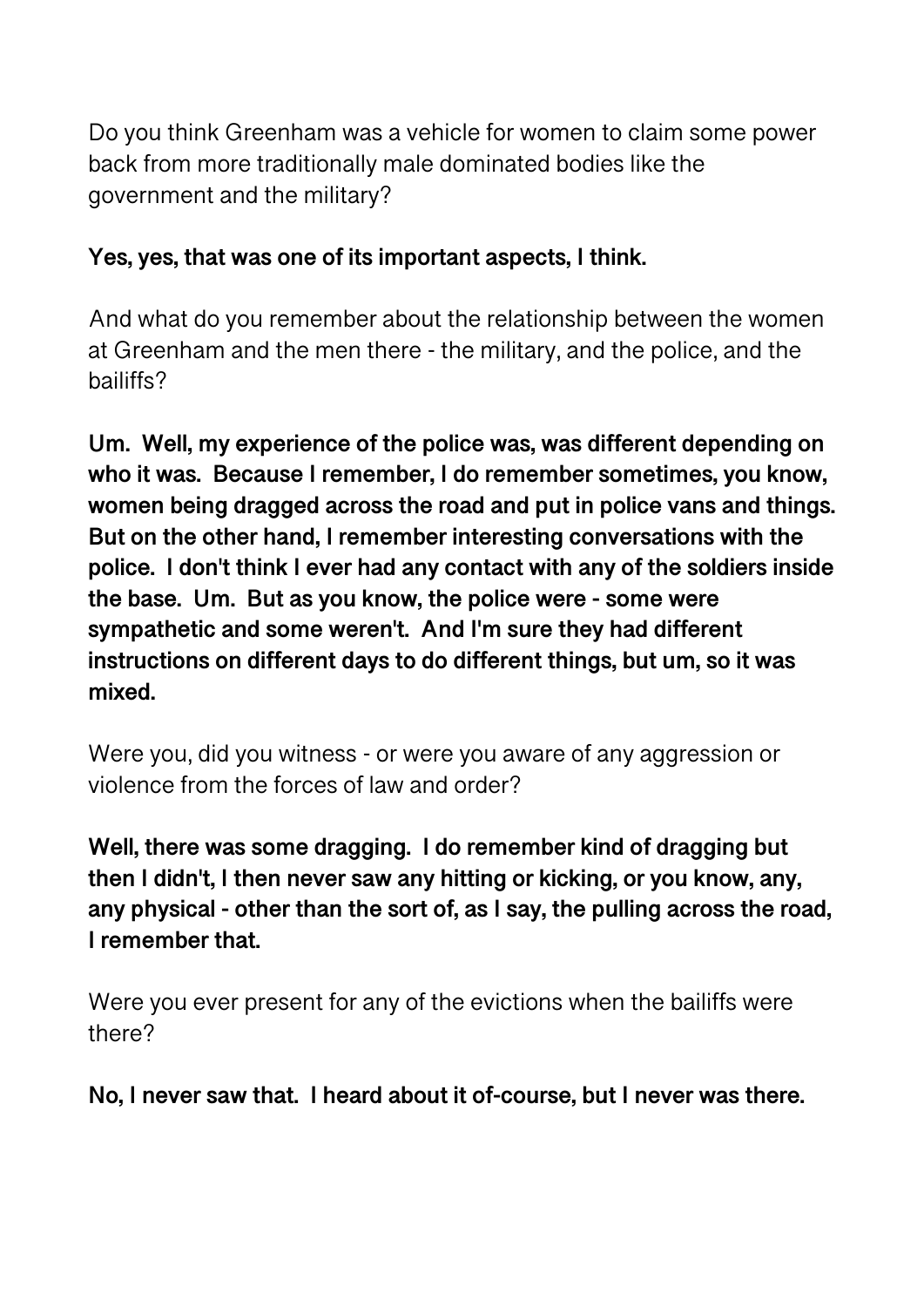And what about the local residents? What do you remember about the relationship between the women and the, and the residents at Newbury?

# **Well, I think the only thing I can say is about the Little Chef or the Happy Eater, or whatever it was. (Laughs). I don't remember any discussions with any local residents. Sorry.**

No, it's fine. Whatever you can remember is great. Obviously, everyone's memories and experiences are different. So tell me about um, the Women for Life on Earth group. Tell me a bit about that and how you got involved with the group.

**Well, when I finished my degree, I came back to London to live in London. Um. Now let me think, when would that be? 80...'83. Um, And I had um, I was very interested in the women's peace movement, and I had a friend called Barbara, who was a leading light in the in the Southeast London branch of Women for Life on Earth. I mean, I know it was Women for Life on Earth, who initiated the first walk from Cardiff, but that was before I was involved. Just coincidental that I was in Cardiff, and they came from Cardiff, but they came earlier than I went. So, Barbara gathered together a group of er, very interesting women. We met in her house initially. And then we met in different - in each other's houses. And I remember doing - she was very creative. She was, she is I should say, she was a theatrical costumier. And she would, um, we would make badges. I might even have some of the badges. And we - she did rainbow coloured dip, dyeing. So we had rainbow coloured t shirts, and this is before the gay, gay people took over the rainbow - it was, it was very much a peace symbol in those days. Um. And, and we were used, I've got various minutes and things of the meetings, but at this distance, I can't really remember what we did other than were generally supportive to, to the women. And then we arranged this march, which was my main involvement. But that's not the same question. So...** 

Oh no, I do want you to, I do want you to tell us about that.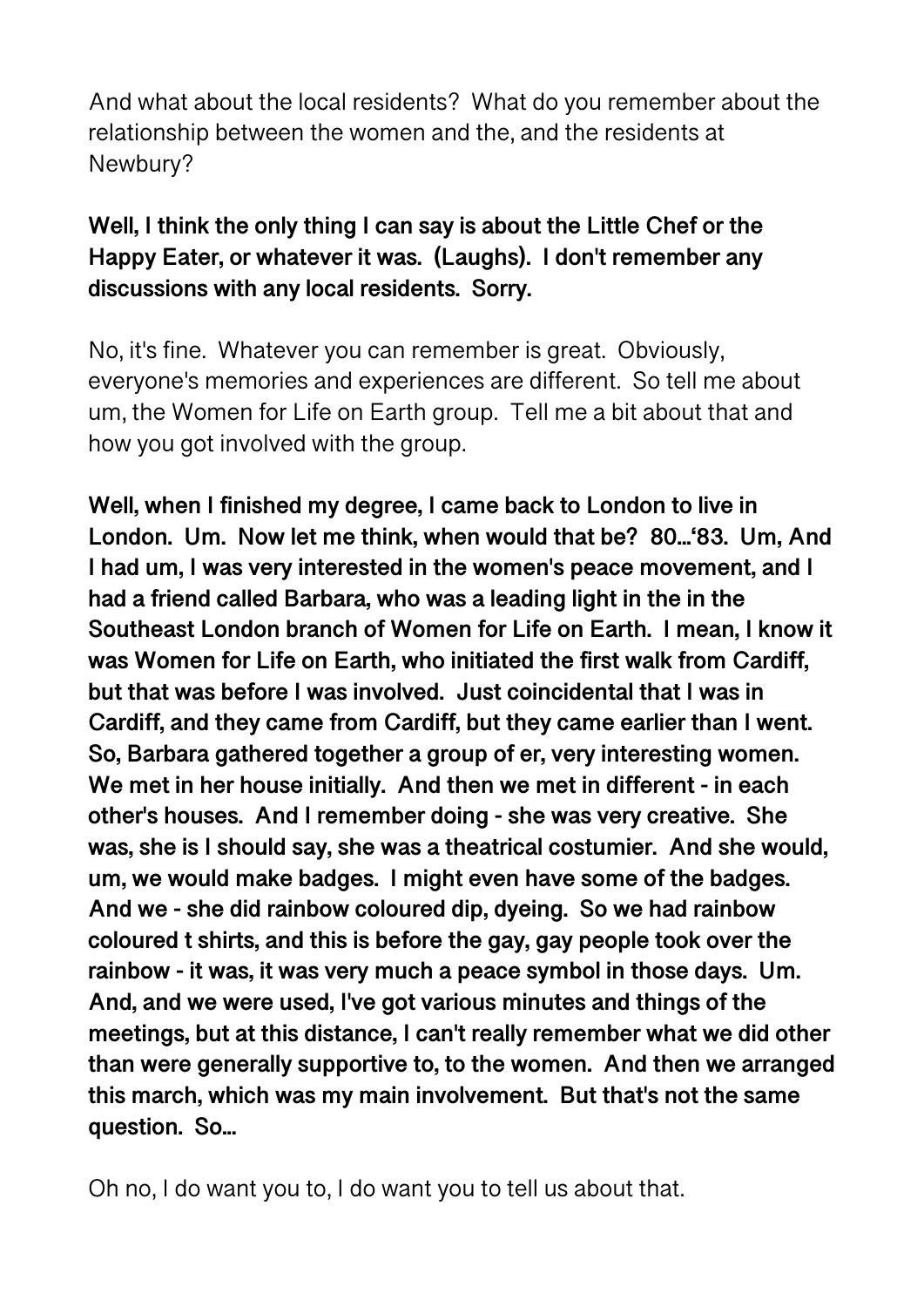#### **Shall I tell you about that now?**

Please tell us about that march.

**Okay. We arranged a march between Menwith - between Greenham common and Menwith Hill listening station up in Yorkshire, which was supposed to give a 4 minute warning of a nuclear attack - anything so ridiculous you ever heard of, but anyway. And it's still there, you know, it's got these great round things that - so that was a long, a long, long walk from Newbury to Yorkshire. And so that was just my Southeast London group who were doing it. So it involved a lot of organisation. And my job was to arrange the overnight stops along the way. So we worked out how far we were going to walk each day, and where we could stay. And a lot of those places, of-course, was Quaker Meeting Houses. So that's one of the reasons why I first got involved with Quakers. And um, then we also had a camper van where the children were. And my now husband, he was, we were just getting together and he was trying to impress me, about what a new man he was! So he volunteered to look after the children, which he had no experience whatsoever - I mean, they were a safeguarding nightmare now, you know! (Laughs). But it was, so he did that. And I was, I thought that was great.** 

#### So it worked!

**(Laughs). Yeah. Worked for him, yeah. So we started at Greenham, we spent the night at Greenham prior to setting off, and then we walked with this banner. There we are (picks something up), that's the...** 

Oh that's amazing. Was that at the front all the time?

**Yeah, yes, I think so. So we were a group of about twelve I guess, ten or twelve, not very long - not very many. We made all these banners ourselves though you know with Barb's creativity, her great help. And um, it was a, it was a really lovely - it was in the summer as you can see,**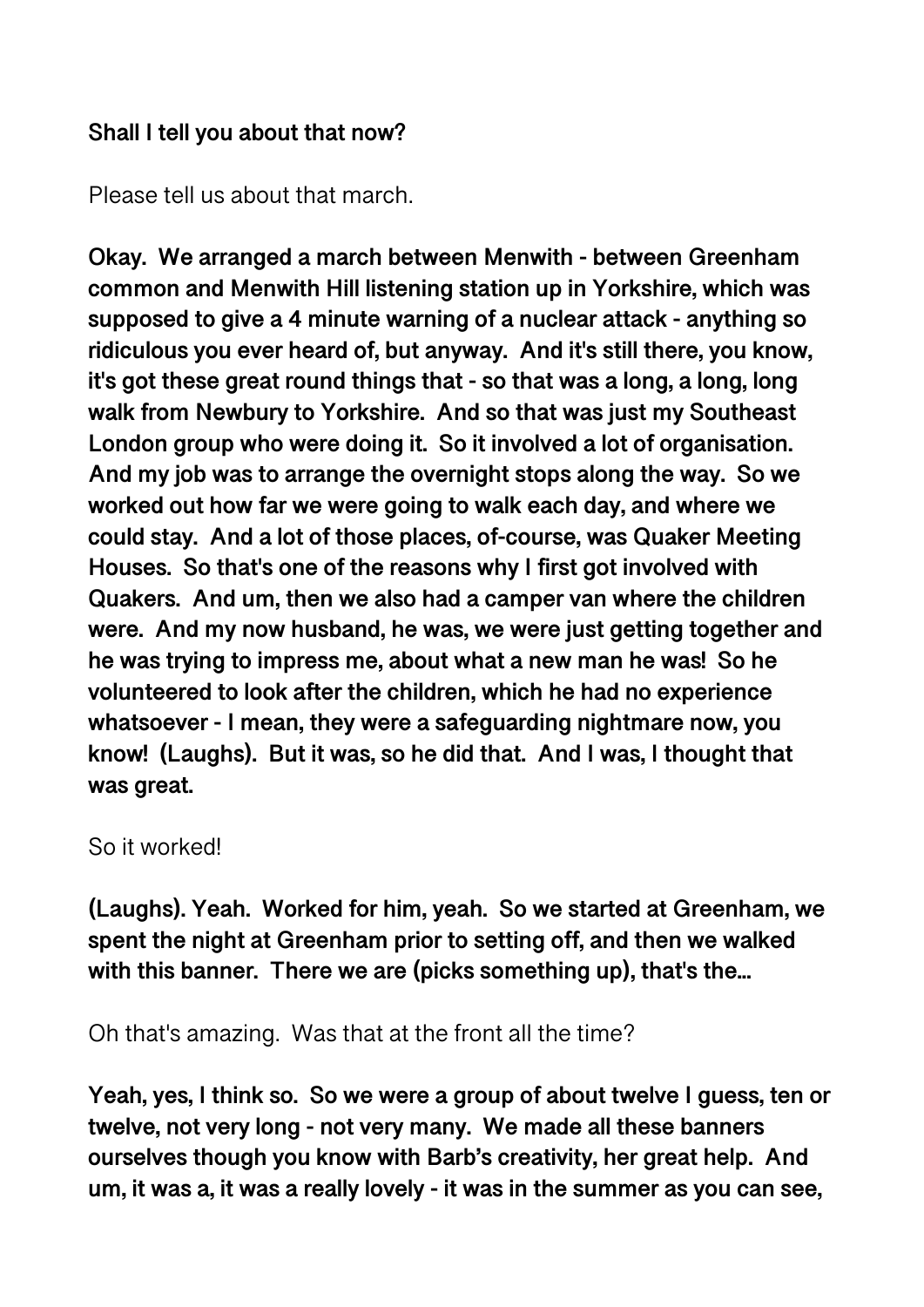**we're in shorts and things. So it was lovely. I didn't actually go the whole way, because I had to come back for my children. I think I came back for - roundabout Leicestershire or somewhere in the Midlands, I had to give up. But they persevered and they went all the way. And it all worked. It was huge comradeship, you know, it was just - because we were bedding down on floors in sleeping bags and, you know, having bonfires in the evening in the Quaker Meeting House grounds or wherever we were. Yeah, it was a great experience. I mean, there was no - I don't think there was any publicity. You know, I can't, I don't think we ever had - maybe some local, local newspapers heard about it and took some photos, but I really don't know. It was more - it was more us doing something that felt meaningful, you know, to draw attention to the links between the whole militaristic um, setup, really.** 

And you organised all the overnights?

# **Yeah, that was my job.**

Did you find people receptive to what you were doing?

# **Yes, yes. But then we chose quite carefully who to ask (laughs)! We didn't ask the local Conservative association!**

(Laughs). I'm sure that would have been somewhat of a different story.

# **Yeah. (Laughs).**

What do you remember about the media coverage of Greenham generally at the time, and the way the women were portrayed?

**It was mixed. I think it was mixed. There was a, there was a lot of, I think a lot of um, a lot of media felt threatened. Um. And a lot of men said 'Well, we want to be part of it. Why can't we be part of it? We, we agree with you, you know, we don't want these cruise missiles here at all, either. Why can't we join in?' But we, you know, they were always just firmly told it was a women's - I think there were one or two**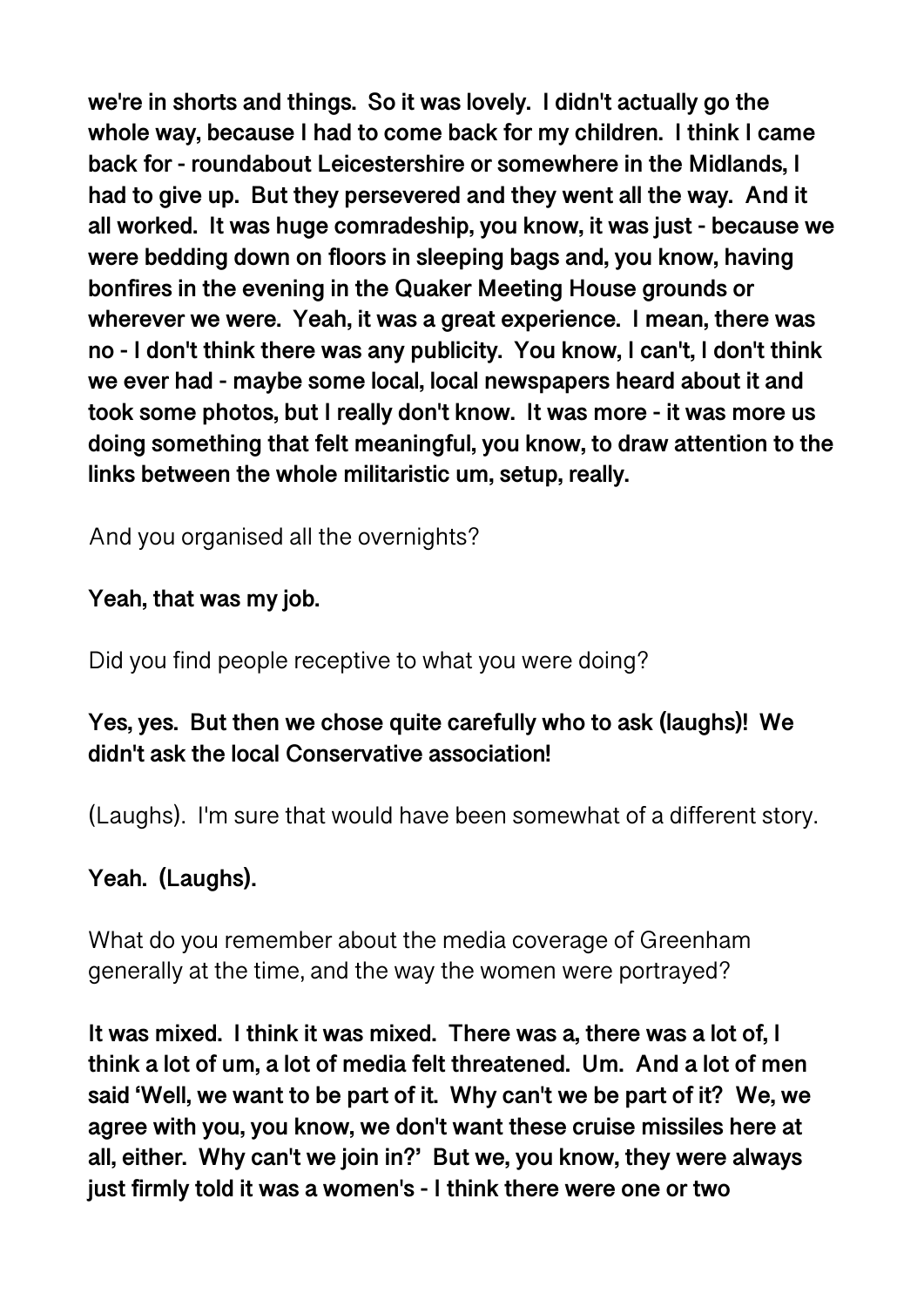# **occasions where it was a mixed, mixed demo, but I don't remember any of that - I didn't, I wasn't part of any of that.**

So how important, I guess this also related to the fact that it was a women only campaign. How important was the use of creativity, the use of singing and of art?

# **Oh, that was, that was so much part of it. All these songs, you know, they were, there was a whole song book that we had. And I'm quite keen on singing. So I used to really enjoy that. Yes, I used to love that one. Yeah.**

I suppose it must have been a way to raise morale, but also make your point.

# **Yes. And bringing people together as well.**

Do you think there's any chance that the camp might have been in some ways infiltrated or sabotage?

# **I don't know about that. I don't know.**

And in terms of political activism, what do you think has been learned from Greenham, and do you think it's impacted on, on the future generations of activists and political campaigners?

**Well, I think that I mean, even up to now, I mean, say for example, in the Iraq War demo, you know, when Blair was going to go, when there were thousands and thousands of people demonstrating against that, and various, you know, marches to support the NHS or er, the Women's March that took place after Trump's um - I mean, I don't know whether there's, whether the fact that the Greenham demo was so long and so high profile really, whether that then influenced people, activist people to do more out on the streets, um - expression of their political views. I can't say whether that was a cause and effect. But I mean, I would like to think that the Greenham women inspired younger people coming**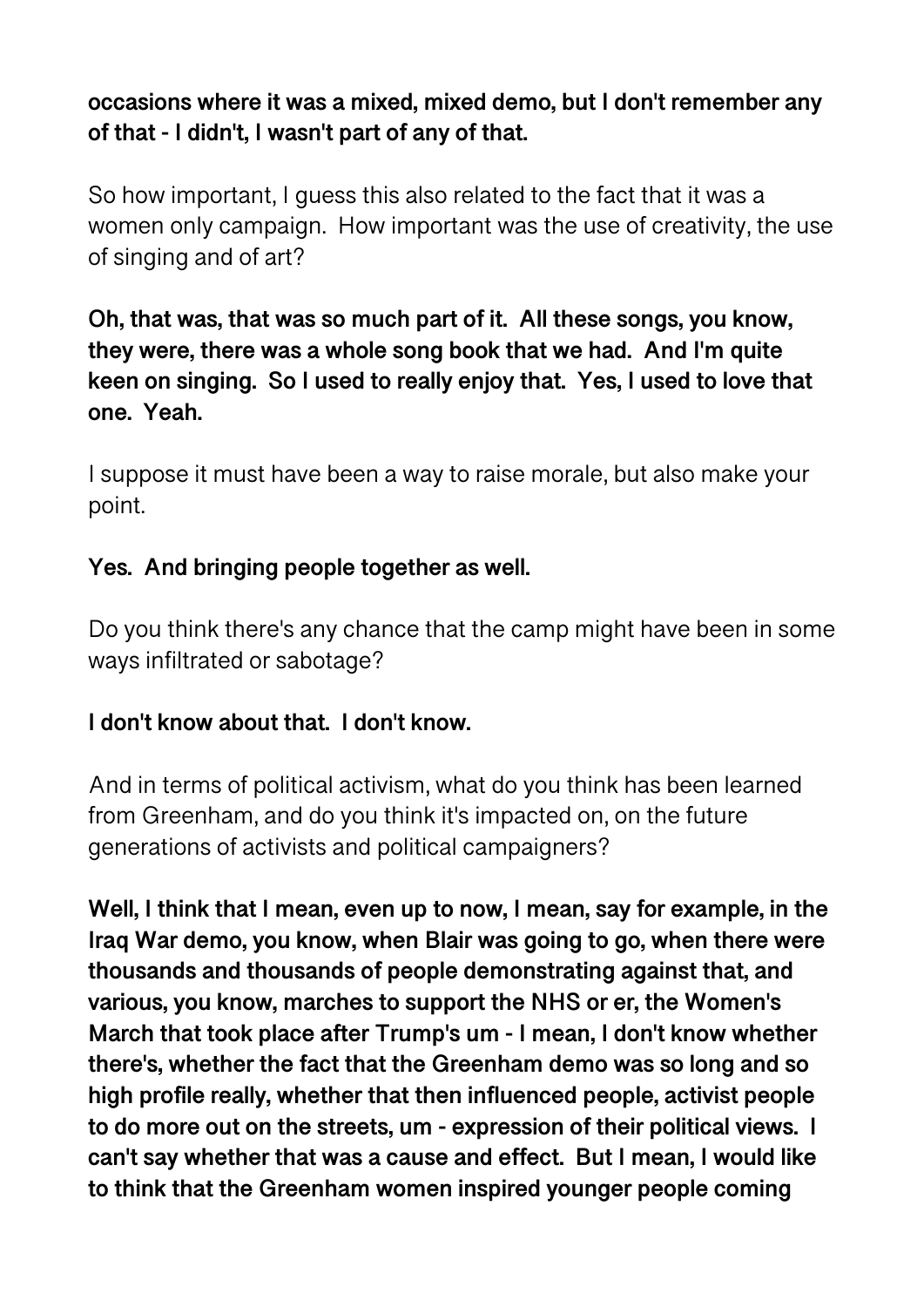**along, to think that public demonstration of - on important issues was worth doing. Because the missiles didn't stay. They went. So (laughs).** 

Absolutely.

**Yeah.** 

Why do you think it is that the Suffrage movement has been so remembered and celebrated, whereas the peace movement hasn't in anything like the same way?

**I never thought of that. I mean, the Suffrage, Suffrage movement - I mean, that was, I think that's really important. I'm glad that it has been, because it's been a significant anniversary, hasn't it, last year? Err - has the peace movement not been celebrated - it never occurred to me.** 

Not perhaps in the same way.

**No.** 

You may disagree.

**Well, I suppose one difference is that the Suffrage movement had identified leaders, you know, the Pankhursts were sort of, you know, everybody knows about them. Whereas Greenham, because it was more, there wasn't - there weren't leading women who sort of were in the public eye.** 

That's interesting. No personalities?

**Yes. It was a collective. It was a collective movement, rather than a led movement, wasn't it?** 

Very much so.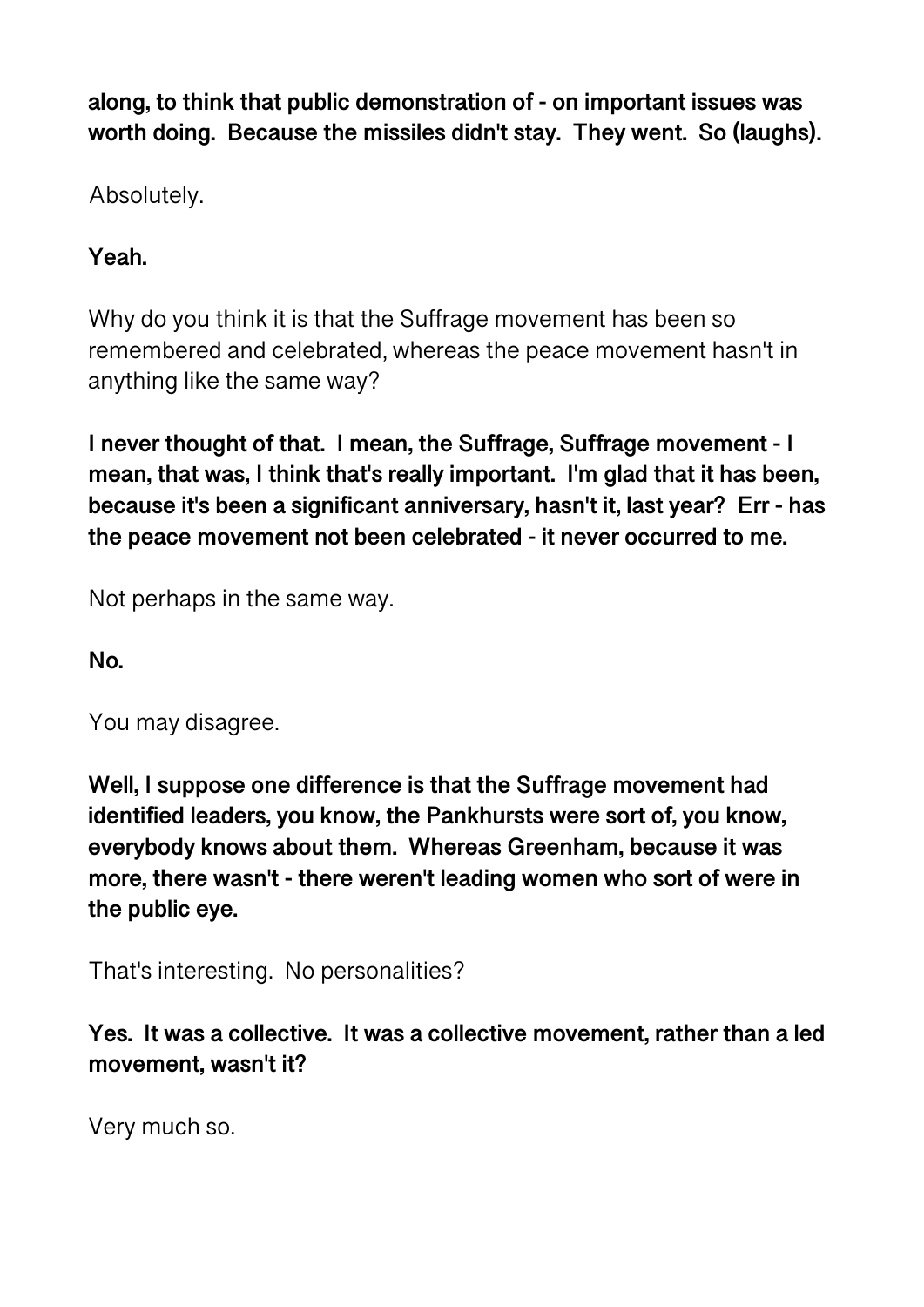**It sort of came up from the bottom. It was a grass roots, rather than led by aristocratic women, who had the public um, platform already almost because of their position in society. Maybe that's the reason. I'd never thought of it, but maybe that's the reason** 

No, that makes a lot of sense. Do you remember from your time at Greenham, whether any of the women there had problems with partners or families because of their involvement there?

**Oh, I'm sure they did. And I know that a lot had er, really problematic feelings about leaving their children. Um. And maybe men resenting the fact that they were made to do childcare when they didn't want to or weren't able to. I think, you know, women with young children especially, that was really hard. Especially if they were in, you know, resident there for long periods of time, leaving their children behind. Um. It was, that was really problematic.** 

Do you remember there being children at the base the times you were there?

**Yes, I do. Yes, there were. But I think quite a number of women had reservations about having their children with them under those circumstances. Err, not very easy, changing nappies and sterilising bottles and things in those circumstances, so it - that that was a problem. Um, the women, the Women for Life on Earth group that I was with, most of the women in it - I don't remember that - some of them were, quite a lot of them were lesbians, um, so had female partners rather than male partners. But I don't remember any of my - in the people that I knew closely, I don't remember any great conflicts, but I should imagine there were.** 

Do you remember there being any conflicts or disagreements at the, at the peace camp between the campaigners at all?

**No, I don't, I don't. I'm sure there must have been, but I didn't have any experience of that.**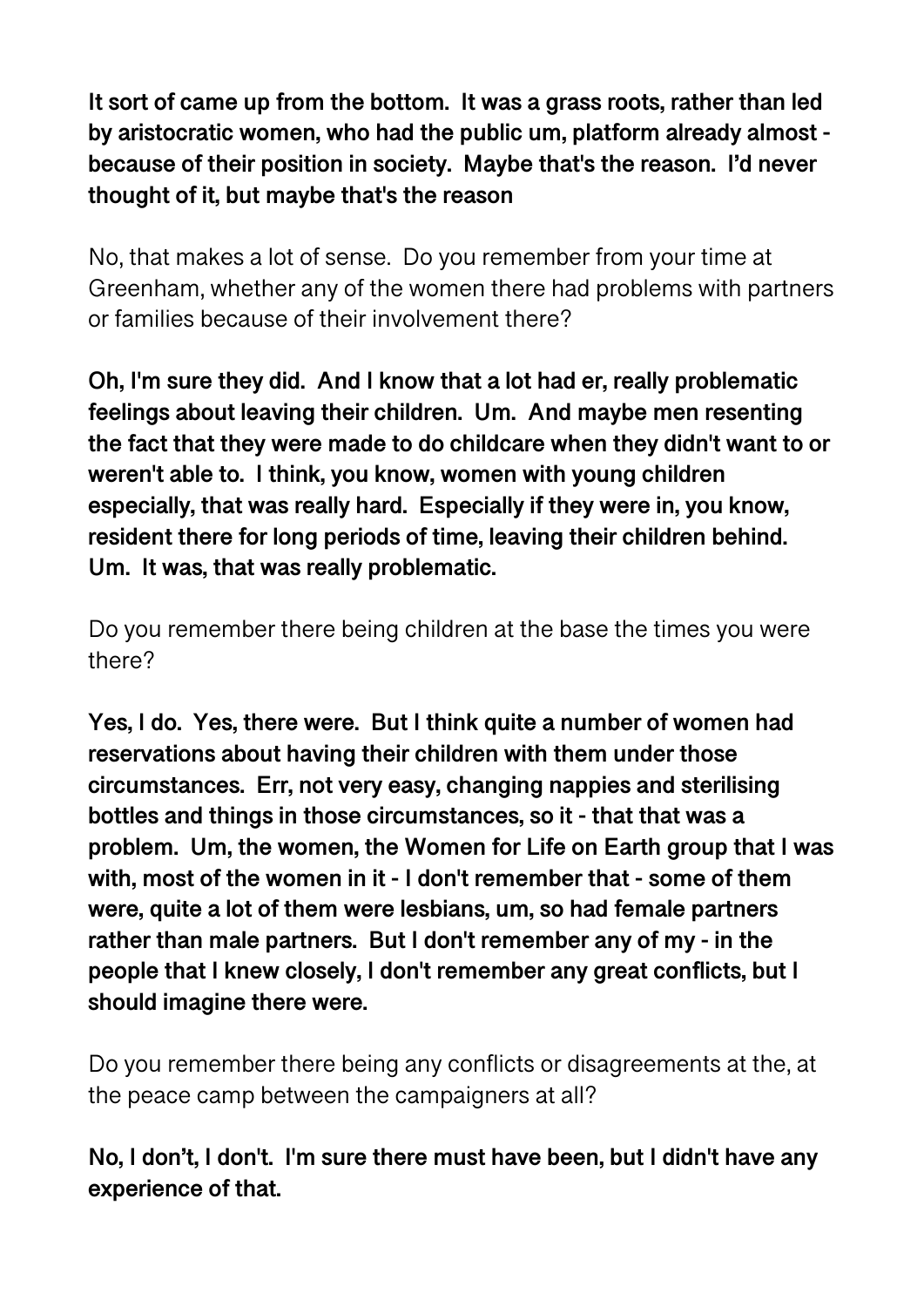I'm sure. And from your time there, do you remember there ever being any sort of emergencies medical emergencies or..?

# **No, because no, not on the days that I was there - because I was only there for days, and this one night - overnight before, so I am not really qualified to speak about how life was, you know, day to day in the camp.**

No, it's only your memories we need. Is there one image, or one word, or one memory that sums up your Greenham experience for you?

# **Well, there's, what's that song. (Hums song). (Sings) 'And give peace a chance'. How does that go?**

The John Lennon song?

**Yeah.** 

(Sings) 'All we are saying...' that one?

#### **That one. That's what sticks in my mind. Yeah.**

Was that sung a lot?

# **We sang it a lot on the march, we sang that a lot.**

And we're asking everyone this, can you explain why you think it's important that Greenham is remembered by subsequent generations?

**(Sighs). The most important thing is that a stand was taken against hugely expensive, completely unnecessary, dangerous weapons of war. Um. Which, I mean they shouldn't be in America, let alone here. They shouldn't be anywhere. And oh talking about demonstrations - anti Trident demos, for example. Um. I just think it is so important that a stand was taken visibly against, and by large numbers of people, against these, you know, the politicians thinking it's okay to have these, these**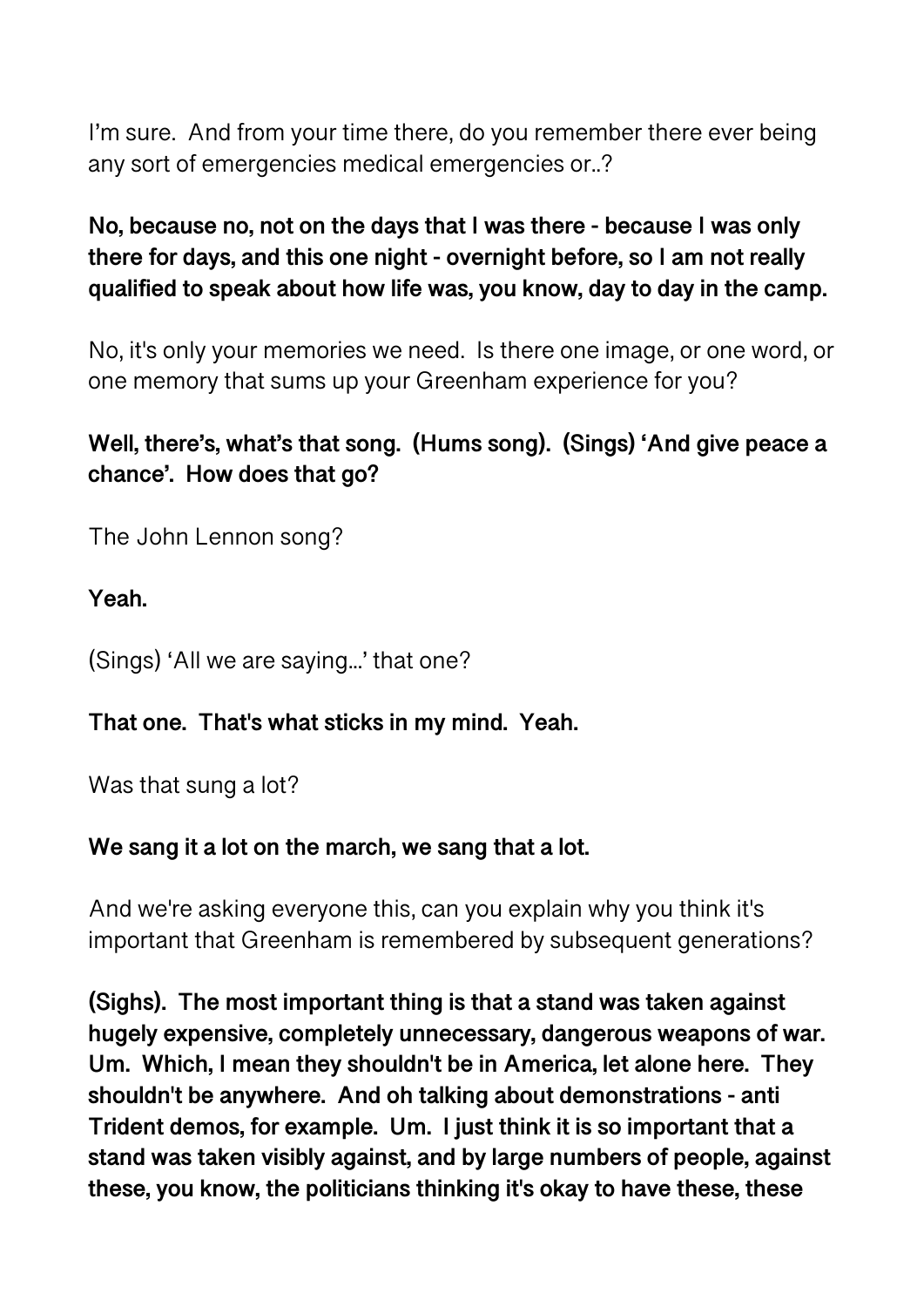**weapons, you know, costing billions. I mean, how is it Trident is now what, £3 billion or something - unbelievable sums of money for a thing that wouldn't work anyway. And it's just so important that a stand is taken against that in a visible way. And the fact that it was women is a, you know, an extra plus. But the - more importantly is that people stand up and say 'No', to these, the imposition of these ridiculous and terrible things.** 

Do you think it would have been as successful a campaign had it not been women only?

# **No, I don't. No, it was the fact that it was women only that was important, I think.**

And the means of campaigning and the non-violence.

**It would have been very different, if it had been mixed.** 

(Edit in recording).

**So this is something that I wrote about Women for Life on Earth in 19, May 1984. What is Women for Life on Earth? Well, first of all, we are not a group, in inverted commas. There are many WFLOE groups, that's Women for Life on Earth, and individuals scattered all over the country, and increasingly the world. We're not a campaign either, in the classical political sense, we don't focus on a single issue, or operate out of a campaign office somewhere. Our protest is primarily anti-nuclear. But we are opposed to the many forms of violence in our society, that threaten us as women and threaten all life on Earth. As for what we do, this differs from region to region. Some of us work on local environmental issues from a feminist perspective. Others are deeply involved in the peace movement, supporting or living at Greenham, or one of the other bases. Yet others are trying to disseminate information on ecological or peace issues to an ever growing number of women, through public meetings, educational events or local newsletters. What's certain is that with more and more women waking up to the**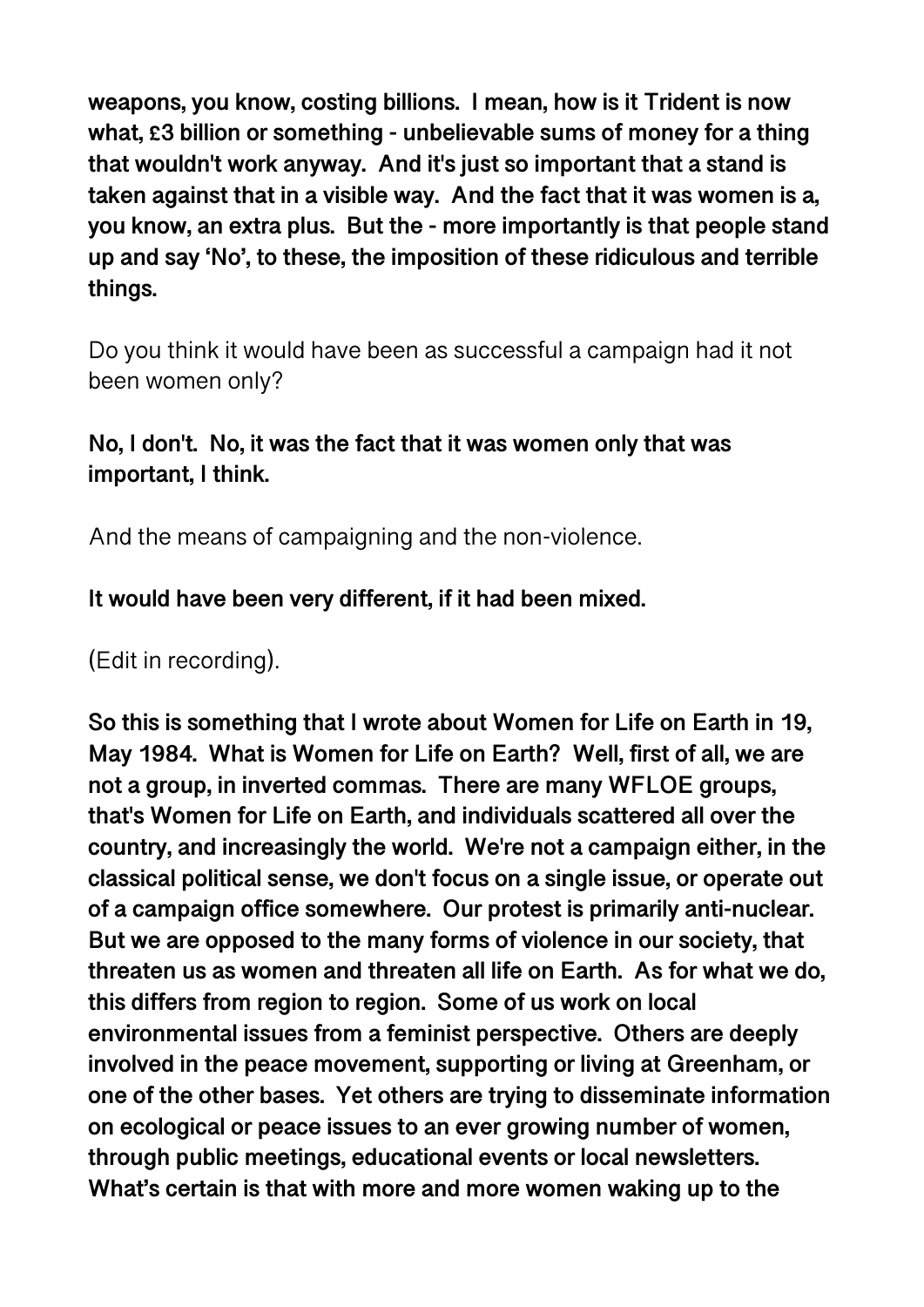**threats raged against life on Earth, and connecting this with their feelings and experiences as women, the range of activities and concerns gets more and more complex. WFLOE is a fine web of connections between issues and people. More precisely, perhaps, we are an experiment in communication. Being locally rooted and remaining autonomous gives us strength of diversity, with enthusiasm and energy generated from our own hearts and lives. Not from some top heavy bureaucracy. Thus, WFLOE has grown in the most organic way possible, spontaneously and with no advanced planning.** 

Wow! (Laughs)

# **I had forgotten that completely.**

That's marvellous. Tell me about this fabulous document you've just handed to us, with the very complicated diagram of telephone numbers on it. What was that about or for?

**Well, it was in case, in case there was an occasion where the missiles were actually going to be deployed. Um. It was a kind of alert, so we'd all alert each other. I think that was the base - what was the cause of it. But it was a very involved ring of who rings who, and then who rings who, and in a circular thing. Because this was before the internet and social media.** 

And mobiles.

**And mobile phones. Yes, exactly. So that's all I remember about that. (Looks at papers). Southeast London Women for Life on Earth, there's a booklet. 'Old and strong. She goes on and on and on. You can't kill the spirit. She's like a mountain.' That's one of the songs that goes around and round. Here we are. You were asking about arrests and things. So this was one of them. 'Two Greenham women are scapegoats' - 29th of October. 'Gloria and Jill were arrested and charged with causing £25 of criminal damage to the 9 mile perimeter fence at USAF Greenham common, in a major demonstration by 2000**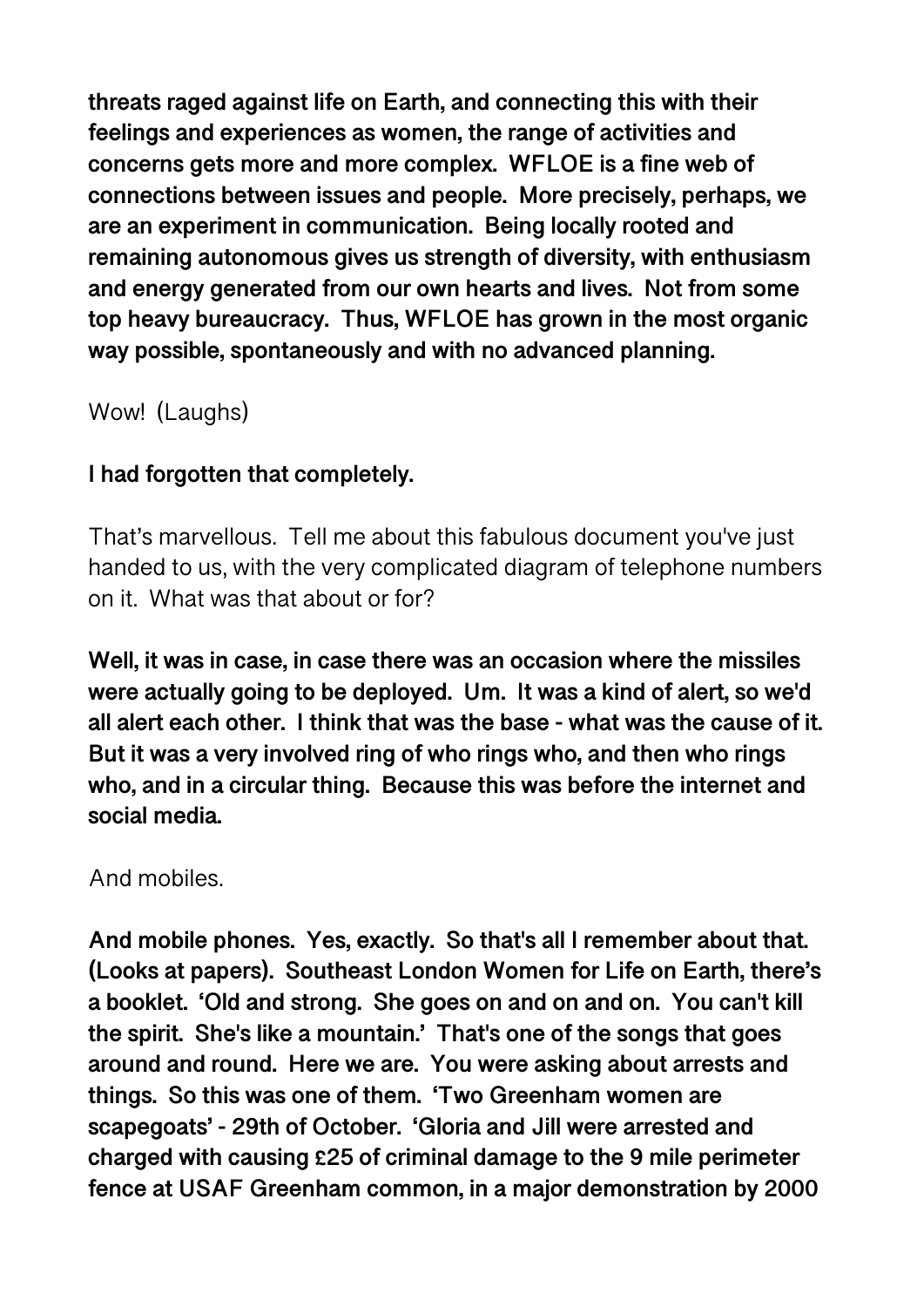**women on October 29th '83'. Oh, gosh 'Only when they presented themselves to Newbury Magistrate's Court on the 15th March 1984, to face trial, were they and their lawyers informed that the charge had been changed to £5397.65 criminal damage, in joint enterprise with persons unknown to eighty one sections of the perimeter fence. Rather than proceed with this unexpected charge, their only option was to take their case to the Crown Court, hoping for a fairer trial by jury.' 'How you can help - tell everyone about this case. Your trade union can contract the local press'. God, I'd forgotten about that all together.** 

And that's a leaflet...

# **Got a picture of them pulling the fence down.**

I guess that leaflet that you've, you've just read out was obviously for publicity purposes to raise awareness?

# **Yes, yes.**

And to call for assistance?

**Yeah. The London Greenham office produced it - 144 Caledonian Road. Oh, that's a document - the documentary film. You know about that, I'm sure?** 

Carry Greenham Home.

# **Yeah. Messages from Menwith. Oh, here's a picture of Menwith Hill, with all those domes.**

Oh yes. I know it, actually, I used to live in Yorkshire.

# **Oh, did you? Yeah. Greenham common to Menwith Hill, here we are stuff - we planning stuff.**

So that's documentation actually from your organising the...